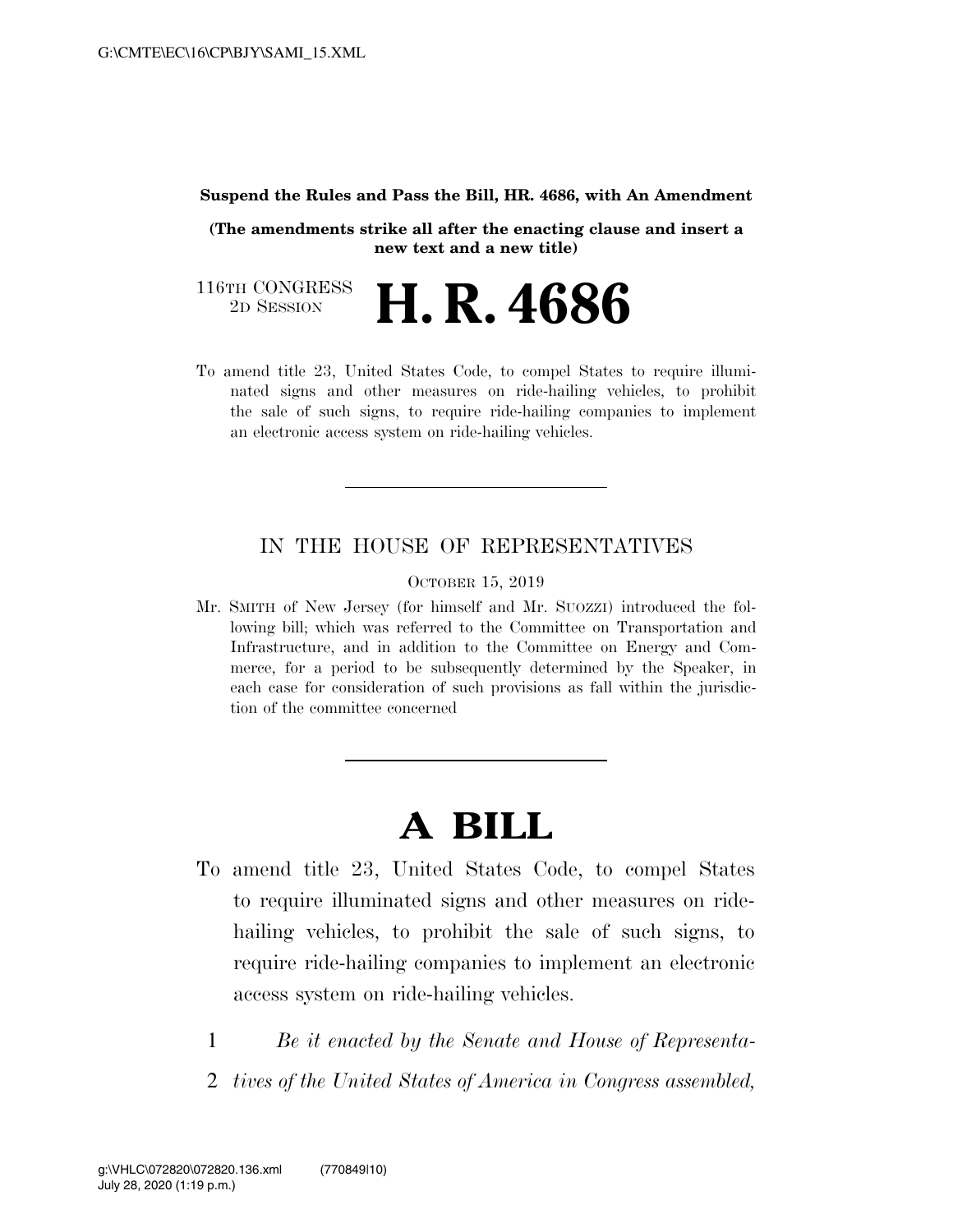### **SECTION 1. SHORT TITLE.**

This Act may be cited as ''Sami's Law''.

### **SEC. 2. MINIMUM REQUIREMENTS FOR RIDE-HAILING VE-HICLES AND RIDE-HAILING COMPANIES.**

 (a) REQUIREMENTS FOR TNC PLATFORMS.—Not later than 90 days after the date of enactment of this Act, each transportation network company shall establish and implement a system and policy within the transportation network company's TNC platform that shall make avail- able to each passenger a digital method to verify that the driver with whom the passenger has been matched through the transportation network company's TNC platform has been authorized by the transportation network company to accept the passenger's trip request prior to the begin-ning of the trip. Such system shall include—

 (1)(A) an initial notification sent to the pas- senger's personal mobile device, or otherwise com- municated to the passenger, containing verifiable in- formation specific to the TNC driver or TNC vehicle with which the passenger has been matched;

 (B) the ability for the passenger, driver, and TNC platform to confirm the verifiable information matching the passenger to the authorized TNC driv- er or TNC vehicle prior to the beginning of the trip; (C) a TNC platform restriction on a TNC driv-er from commencing a trip via the TNC platform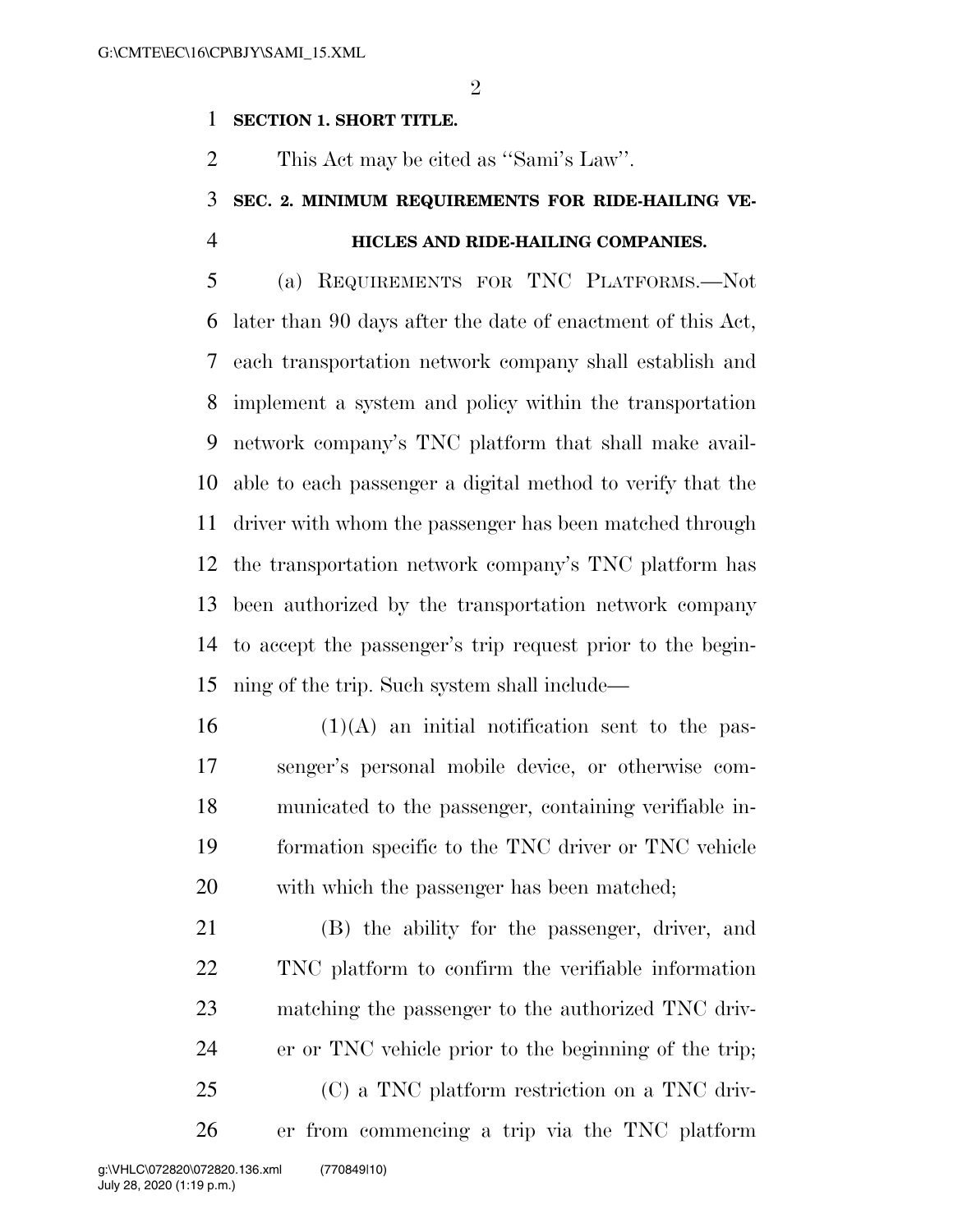until both the passenger and the TNC driver verify 2 the other's identity using the system; and

 (D) a way for a passenger to use a non-visual arrangement to verify the TNC driver under the sys- tem used in accordance with this subparagraph; or (2) as an alternative to implementing the sys- tem required under paragraph (1), a transportation network company may implement any successor technology-based system that enables verification that the driver with whom the passenger has been matched through the transportation network com- pany's TNC platform has been authorized by the transportation network company to accept the pas- senger's trip requests received through its digital network prior to the beginning of the trip.

 (b) OPT OUT.—A transportation network company may offer a passenger an option not to use the system that the transportation network company has implemented under subsection (a). Any trip completed by a passenger who opts not to use the system shall not be a violation of this section.

 (c) EXEMPTIONS.—This section shall not apply to any trips in which—

 (1) a third party, including any third-party business, non-profit, or government entity, facilitates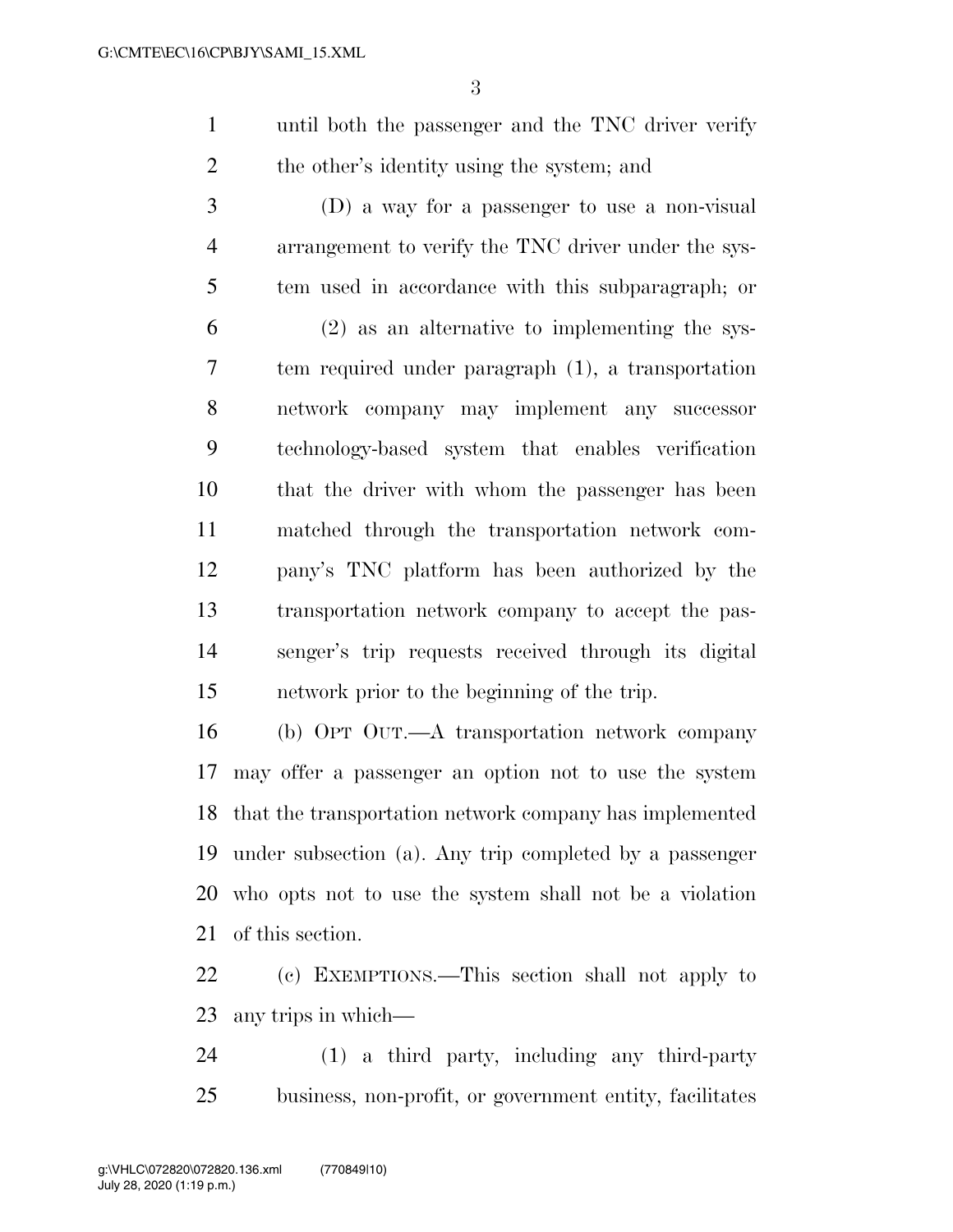- the trip for the individual who is transported in the TNC vehicle; or
- (2) compliance with subsection (a) is impracti- cable due to circumstances beyond a transportation network company's control, including instances where a passenger's personal mobile device has failed to operate or there is degraded, reduced, or otherwise insufficient cellular connectivity in order for the system to properly operate.

### **SEC. 3. SUCCESSOR TECHNOLOGY PERFORMANCE STAND-ARDS.**

 (1) PERFORMANCE STANDARDS.—Not later than 180 days after the establishment of the ''SAMI's Law Council'' pursuant to section 4, such Council shall recommend to the Secretary of Trans- portation performance standards for the successor technology-based systems permitted under section  $18 \t2(a)(2)$  and the Secretary shall thereafter issue per- formance standards consistent with the Council's recommendations and provide a reasonable time for a TNC to comply. Such standards shall require, at a minimum, that—

 (A) any successor technology-based system 24 that enables the verification that the driver with whom the passenger has been matched through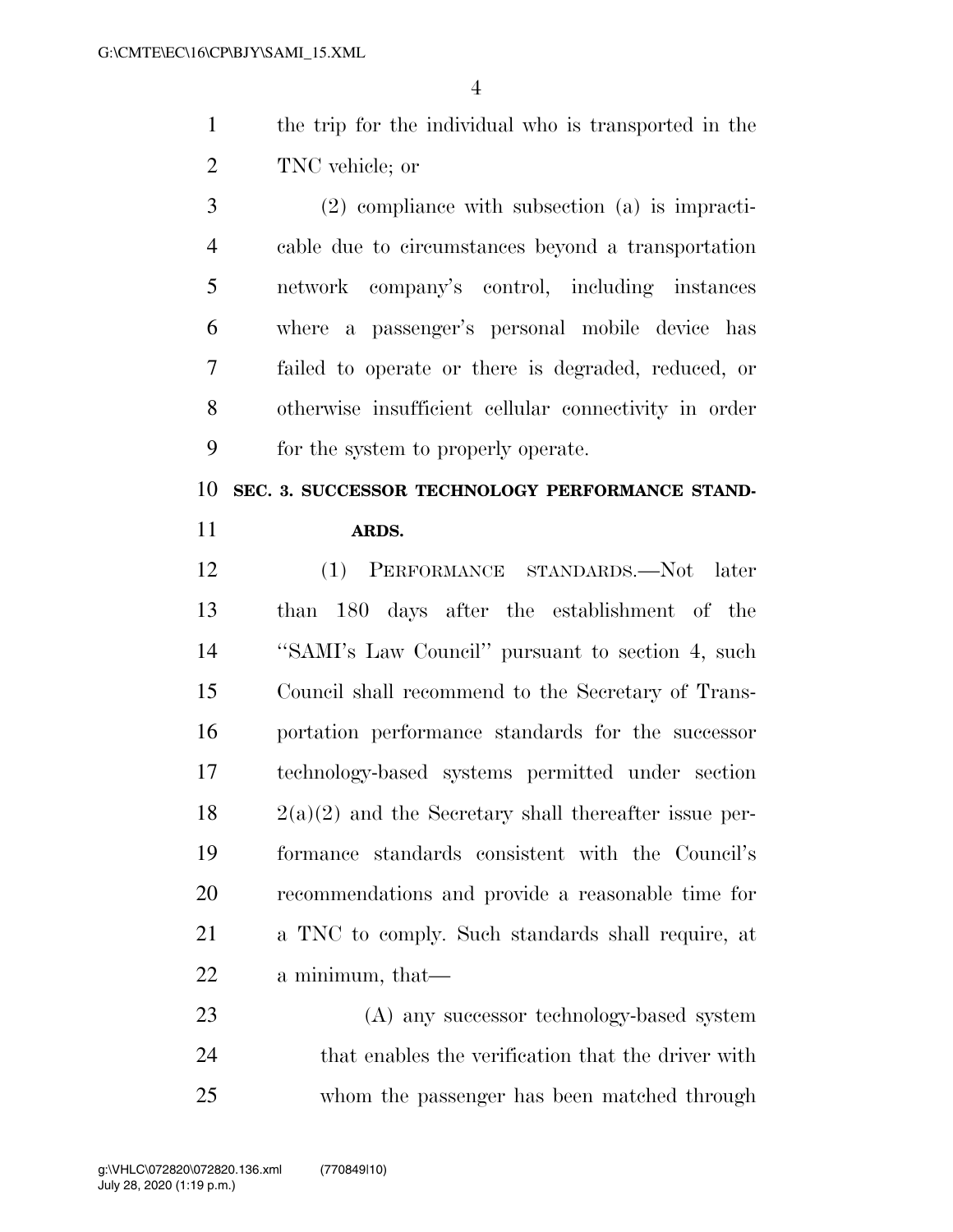the TNC platform has been authorized by the transportation network company to accept the passenger's trip request received through its TNC platform prior to the beginning of the trip;

 (B) confirmation protocols are visually and non-visually accessible; and

 (C) a transportation network company im- plement a system incorporating a driver edu- cation and public awareness program related to the use of its successor technology and its re-12 quired verifiable information.

 (2) UPDATING PERFORMANCE STANDARDS.— Six months after the establishment of the perform- ance standards required by this section, and, at a minimum, annually thereafter, the Secretary shall solicit input from the SAMI's Law Council, estab- lished under section 4, about whether the perform- ance standards need to be updated or expanded to incorporate new technological developments. The Secretary may amend the performance standards to account for new technological developments.

23 (3) INTERIM STANDARDS.—Prior to the adop- tion of performance standards, a transportation net-work company may adopt and deploy any other suc-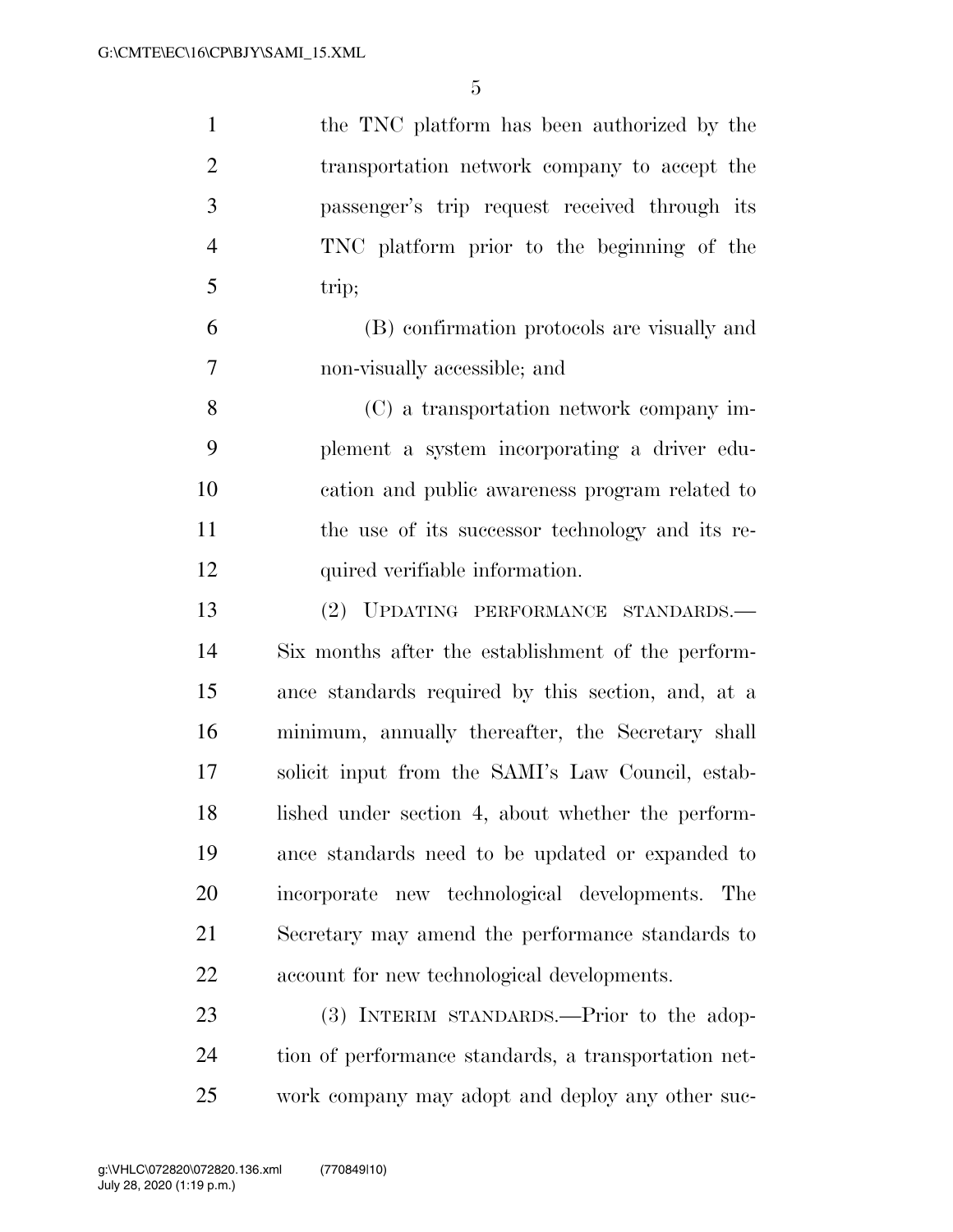cessor technology-based system that enables a pas- senger to verify that the driver with whom the pas- senger has been matched through the transportation network company's platform has been authorized by the transportation network company to accept the passenger's trip requests received through its plat- form prior to the beginning of the trip. A successor technology-based system deployed under this sub- paragraph shall be considered to fulfill the require- ments of section 2(a). A successor technology-based system adopted under this section shall be presumed to meet such requirements unless the Secretary de- termines otherwise. If the Secretary makes such a determination, a reasonable time to cure shall be provided.

 (4) REPORTS.—Upon first issuing performance standards under paragraph (1), and each year there- after, the Secretary shall transmit a report to the Committee on Transportation and Infrastructure of the House of Representatives and the Committee on Commerce of the Senate detailing the performance standards recommended by the SAMI's Law Coun- cil, established under section 4, and issued by the Secretary under paragraph (1), including any up-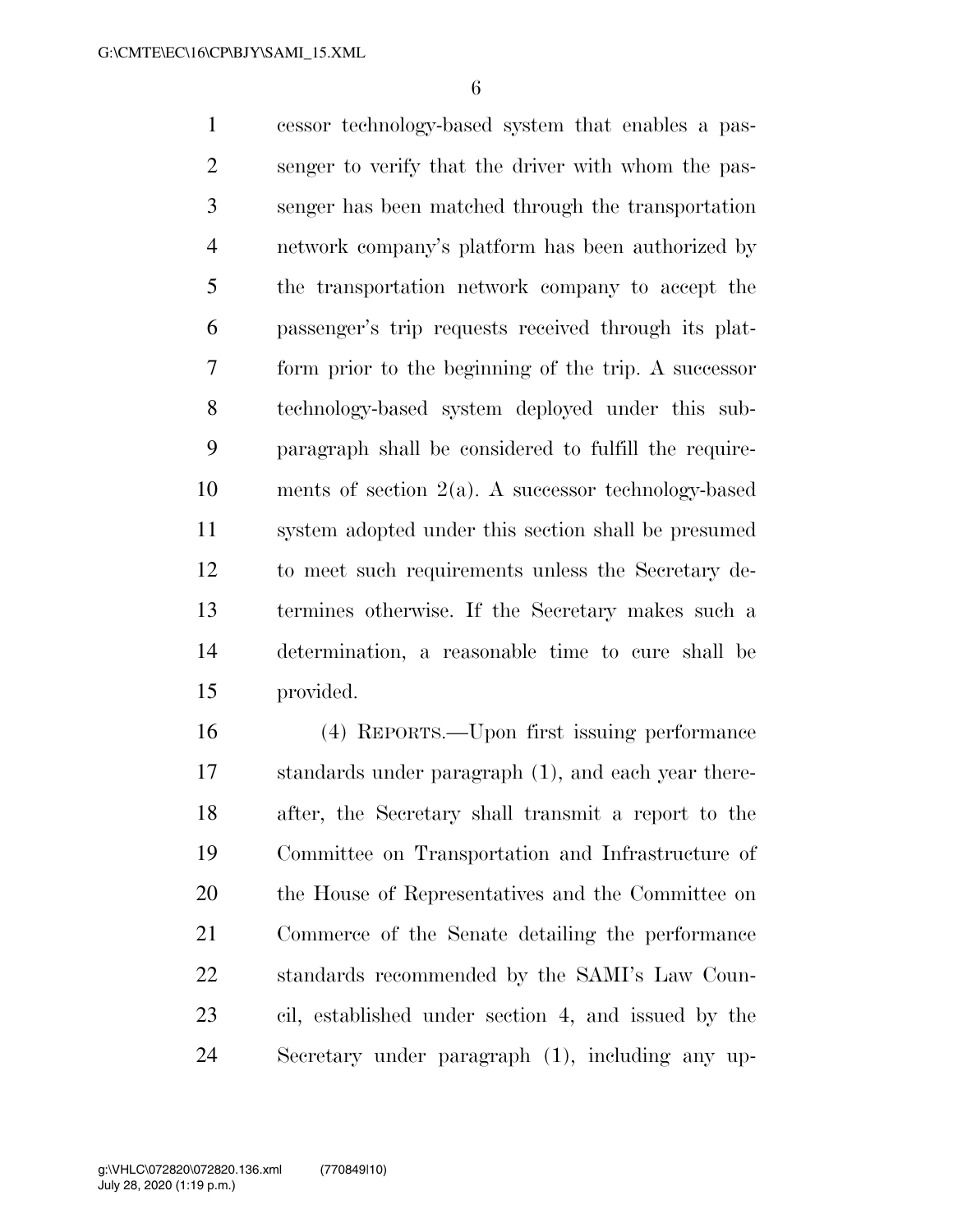dates to such standards and explaining the rationale for issuing such performance standards.

### **SEC. 4. SAFETY ACTIONS FOR MATCHING AND IDENTI- FYING RIDE SHARE CUSTOMERS ADVISORY COUNCIL.**

 (a) ESTABLISHMENT.—Subject to the availability of appropriations, not later than 60 days after the date of enactment of this Act, the Secretary shall establish the Safety Actions for Matching and Identifying Ride Share Customers' Council (hereinafter referred to as the ''SAMI's Law Council''), an advisory council for the pur- pose of developing recommended performance standards for successor technology that will protect TNC passengers 14 and TNC drivers, as permitted under sections  $2(a)(2)$  and authorized under section 3.

 (b) COMPOSITION OF THE ADVISORY COUNCIL.—The advisory council shall be composed of the following mem-bers:

 (1) The Secretary of Transportation shall des- ignate a representative from paragraph (2), who 21 shall serve as Council Chair.

 (2) One representative, to be appointed by the Secretary of Transportation, from each of the fol-lowing: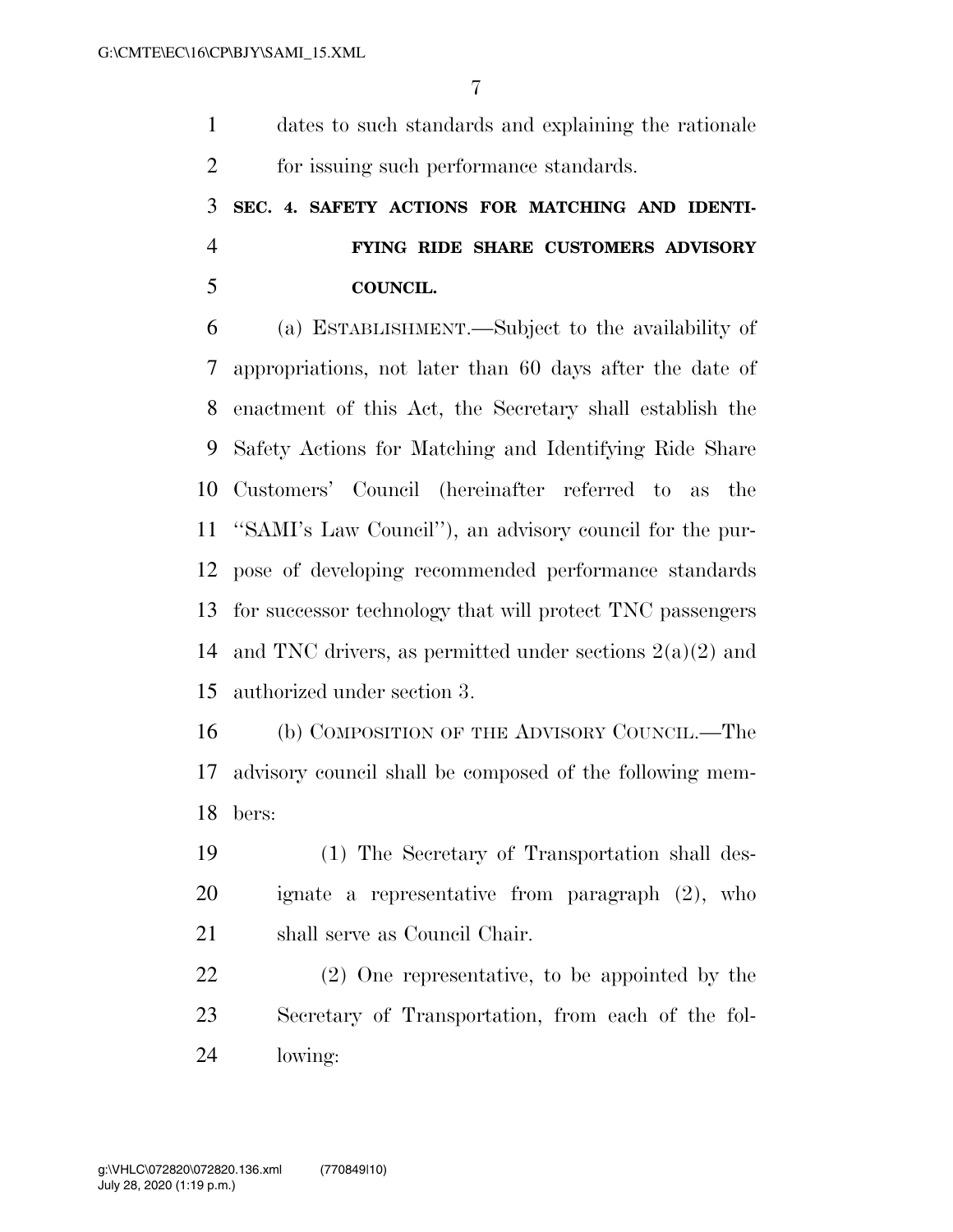| $\mathbf{1}$   | (A) The National Highway Traffic Safety                   |
|----------------|-----------------------------------------------------------|
| $\overline{2}$ | Administration.                                           |
| 3              | (B) The Federal Highway Administration.                   |
| $\overline{4}$ | (C) The National Institute of Standards                   |
| 5              | and Technology.                                           |
| 6              | (D) The Federal Trade Commission.                         |
| 7              | (E) The Federal Aviation Administration.                  |
| 8              | (F) An association or trade group that                    |
| 9              | represents technology companies, whose mem-               |
| 10             | bership includes at least one transportation net-         |
| 11             | work company.                                             |
| 12             | (G) An organization of and for TNC driv-                  |
| 13             | ers and present in at least two States.                   |
| 14             | (3) Two representatives, to be appointed by the           |
| 15             | Secretary of Transportation, from each of the fol-        |
| 16             | lowing:                                                   |
| 17             | (A) Transportation network companies.                     |
| 18             | (B) Law enforcement agencies.                             |
| 19             | (C) National organizations of and for peo-                |
| 20             | ple with disabilities.                                    |
| 21             | (D) Ride-haling victims advocacy groups.                  |
| 22             | (c) TERMS.—Members of the Council shall serve for         |
| 23             | a term of 3 consecutive years.                            |
| 24             | (d) VACANCIES.—Any vacancy occurring in the mem-          |
| 25             | bership of the Council shall be filled in the same manner |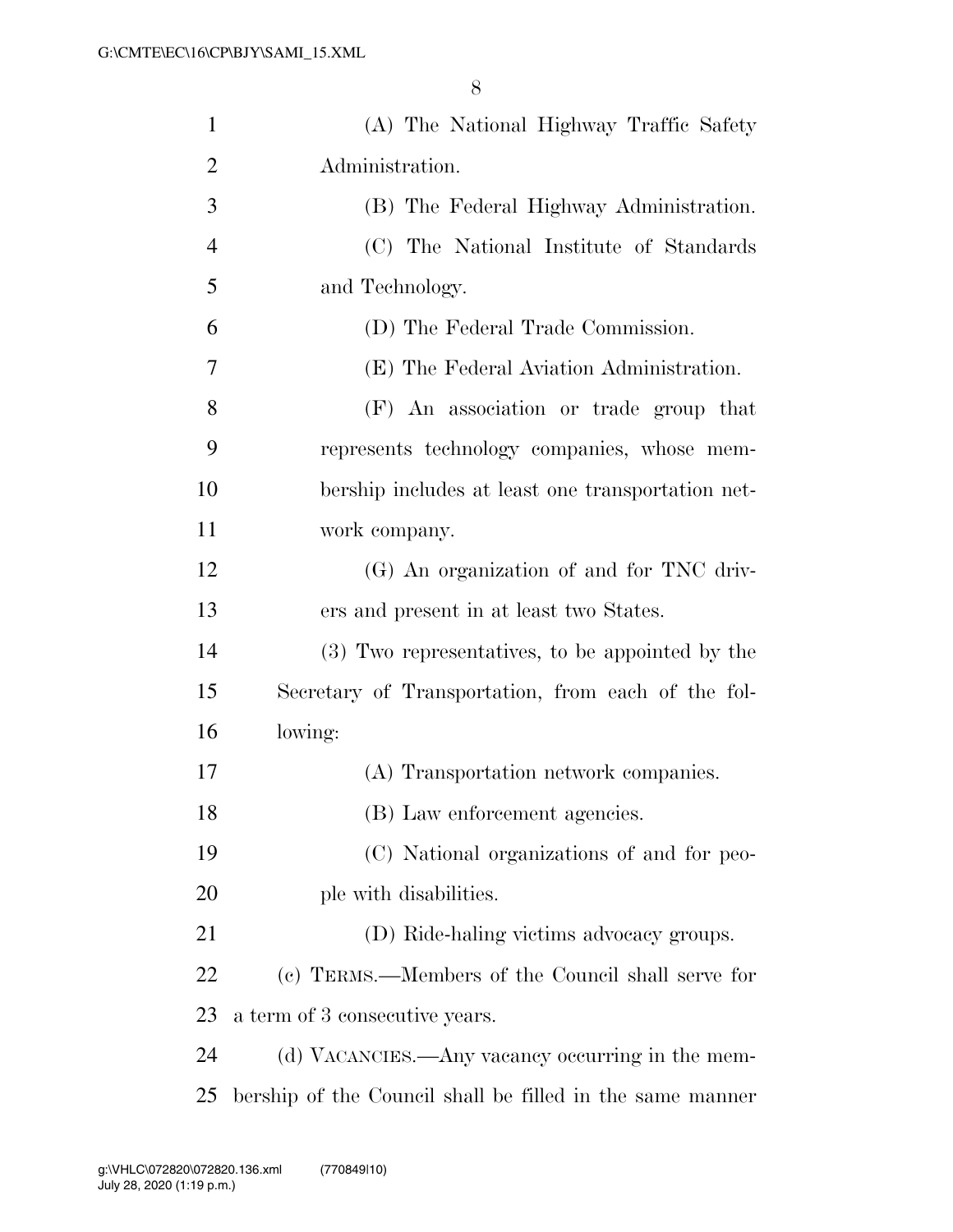as the original appointment for the position being vacated.

 The vacancy shall not affect the power of the remaining members to execute the duties of the Council.

 (e) DUTIES.—The Council shall gather and analyze data, provide technical advice, and develop and present best practices or recommendations supported by the ma- jority of members of the Council to the Secretary of Transportation regarding performance standards the Sec- retary may adopt regarding any successor technology-10 based system described in section  $2(a)(2)$ .

 (f) TECHNICAL ASSISTANCE.—On request of the Council, the Secretary shall provide such technical assist- ance to the Council as the Secretary determines to be nec-essary to carry out the Council's duties.

 (g) DETAIL OF FEDERAL EMPLOYEES.—On the re- quest of the Council, the Secretary may detail, with or without reimbursement, any employee of the Department of Transportation to the Council to assist the Council in carrying out its duties. The detail of any such employee shall not interrupt or otherwise affect the civil service sta-tus or privileges of the employee.

 (h) PAYMENT AND EXPENSES.—Members of the Council shall serve without pay, except travel and per diem will be paid to each member for meetings called by the Secretary.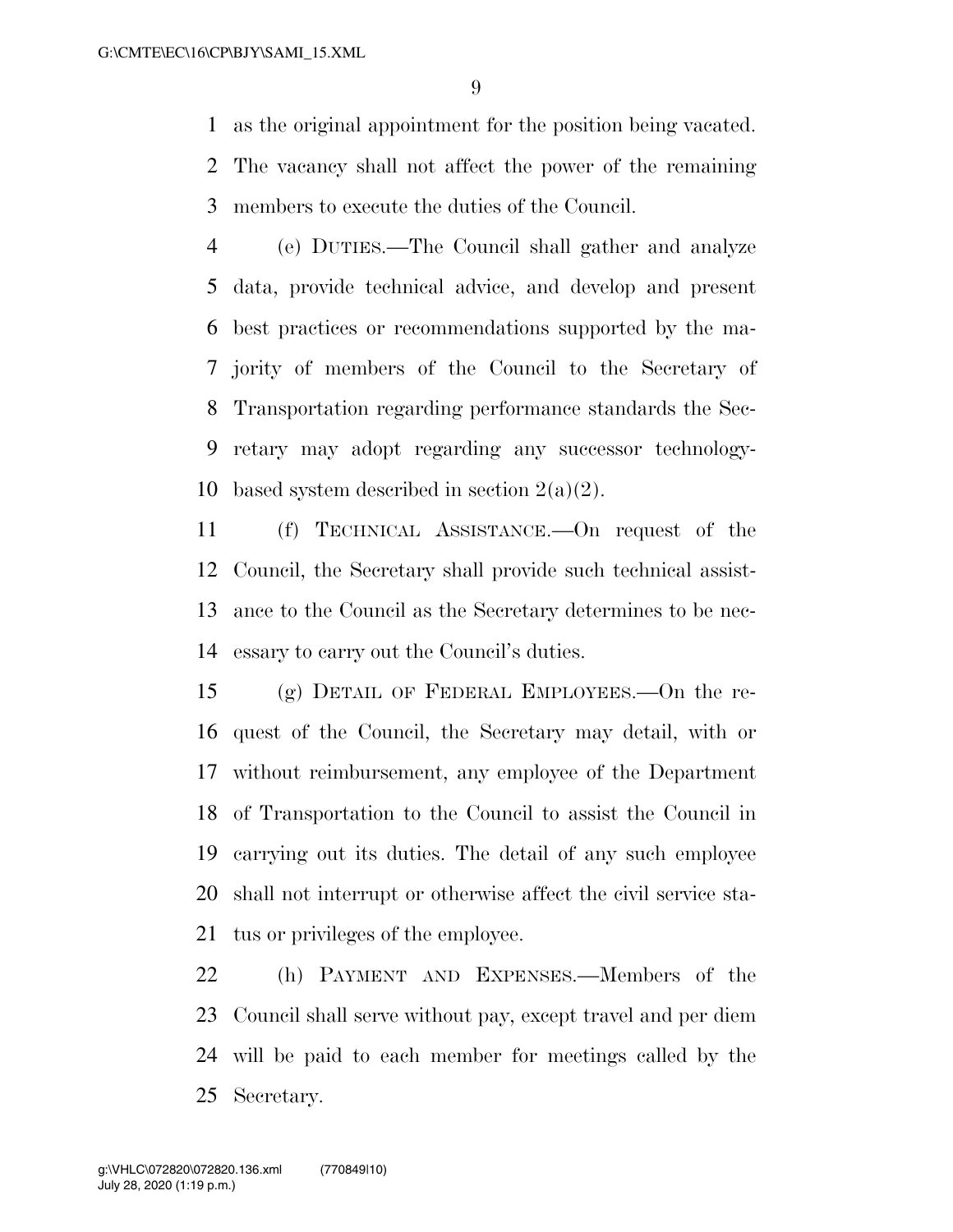(i) REVIEW.—Twelve years after the date of enact- ment of this Act, the Secretary shall review, and solicit public input, as to whether it is necessary for the Council to remain in existence. The Secretary shall thereafter have the authority to terminate the Council if the Secretary de- termines that the Council is no longer necessary. If the Secretary terminates the Council, the Secretary shall maintain the authority to update performance standards related to successor technology.

#### **SEC. 5. PROHIBITION ON SALE OF RIDE-HAILING SIGNAGE.**

 It shall be unlawful for any person to sell or offer for sale any signage that is designed to help a passenger identify a transportation network company vehicle and— (1) contains a transportation network com-

- pany's proprietary trademark or logo, or
- (2) purports to be that of a transportation net-work company,

 unless such person is the transportation network company associated with such proprietary trademark or logo or au- thorized by the transportation network company to sell or offer for sale such signage.

### **SEC. 6. ENFORCEMENT.**

 (a) VIOLATIONS OF SECTION 2.—The Secretary is authorized to issue a penalty to a transportation network company of up to \$5,000 per each day of non-compliance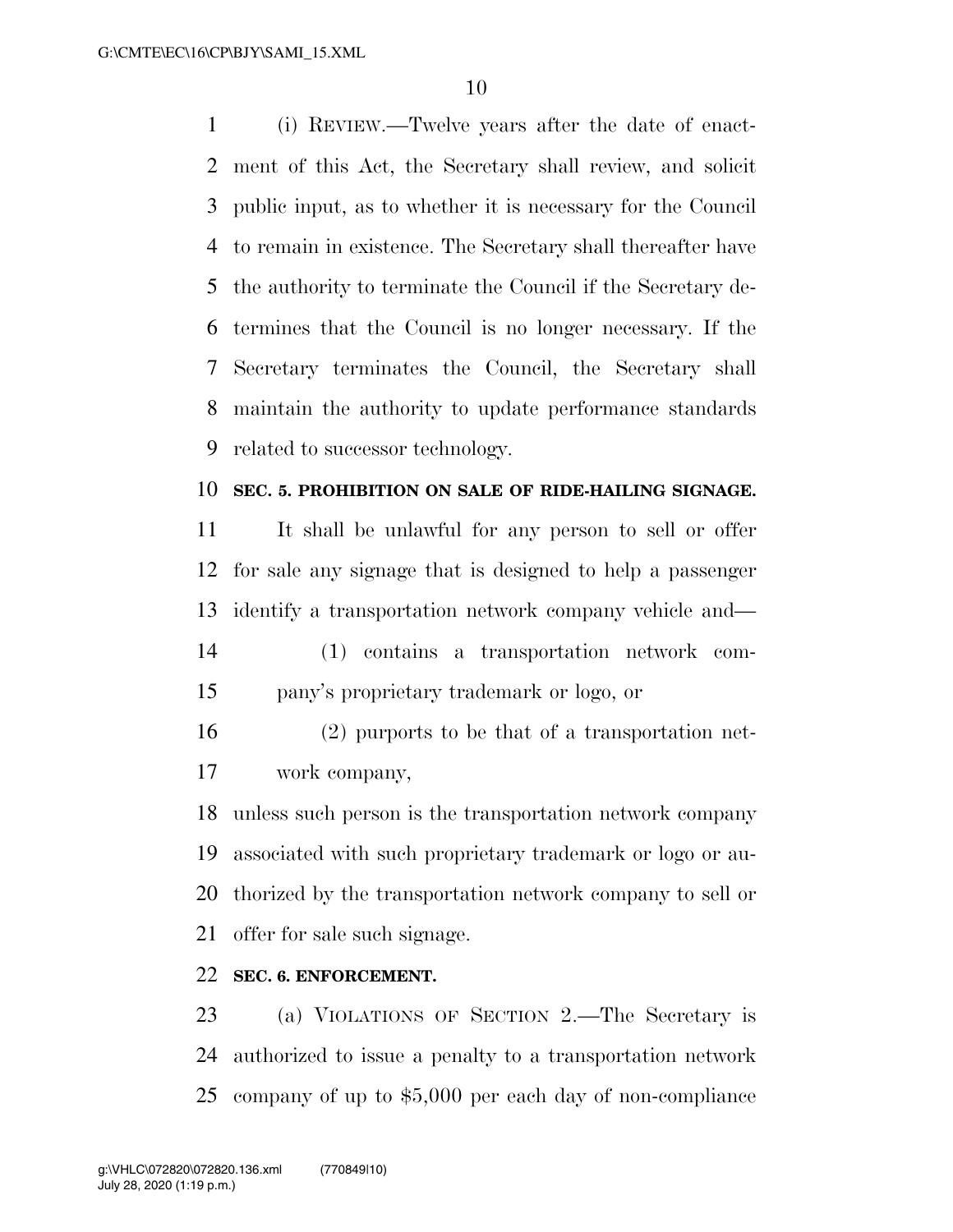with section 2 and a penalty of up to \$20,000 per each day of non-compliance with section 2 when such non-com- pliance is knowing and willful. With regards to a violation relating to any successor technology-based system used by a transportation network company permitted under sec-6 tion  $2(1)(5)$ , the Secretary shall rely on whether such sys- tem meets the performance standards issued under section 3.

9 (b) VIOLATIONS OF SECTION .

10 (1) IN GENERAL.—A violation of section 5 shall be treated as a violation of a rule defining an unfair or deceptive act or practice prescribed under section 18(a)(1)(B) of the Federal Trade Commission Act 14 (15 U.S.C.  $57a(a)(1)(B)$ ). The Federal Trade Com- mission shall enforce this Act in the same manner, by the same means, and with the same jurisdiction, powers, and duties as though all applicable terms and provisions of the Federal Trade Commission Act (15 U.S.C. 41 et seq.) were incorporated into and made a part of this Act. Any person who violates section 5 shall be subject to the penalties and enti- tled to the privileges and immunities provided in the Federal Trade Commission Act (15 U.S.C. 41 et seq.).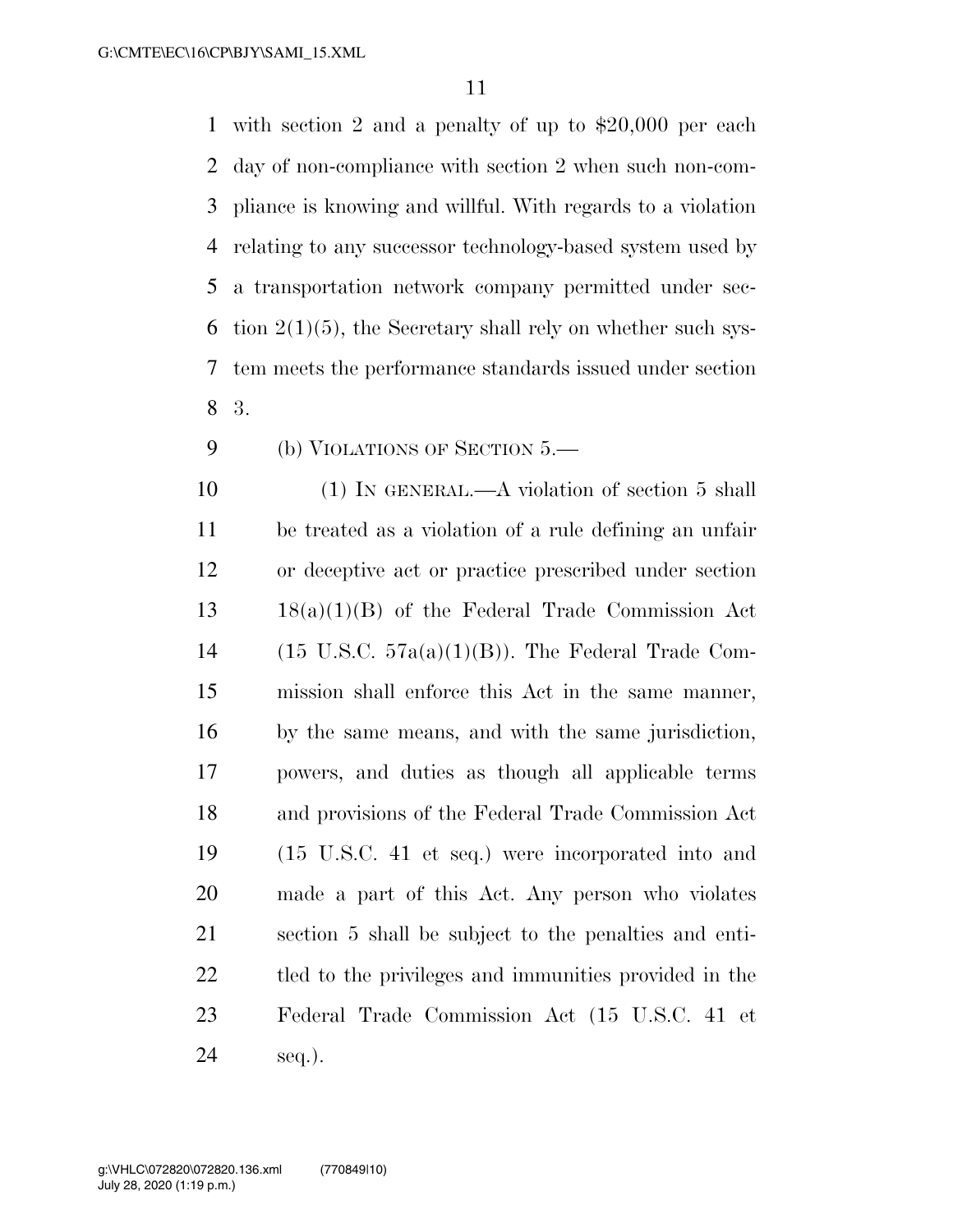(2) SAVINGS CLAUSE.—Nothing in this Act shall be construed to limit the authority of the Fed- eral Trade Commission under any other provision of law.

## **SEC. 7. G.A.O. STUDY ON THE INCIDENCE OF ASSAULT AND ABUSE OF PASSENGERS AND DRIVERS OF TNC VEHICLES, TAXICABS, AND OTHER FOR-HIRE VEHICLES.**

 The Comptroller General of the United States shall conduct a study on the incidence of assault and abuse per- petrated on drivers by passengers of TNC vehicles, taxi- cabs, and other for-hire vehicles, and on such passengers by drivers of TNC vehicles, taxicabs, and other for-hire vehicles. The Comptroller General shall submit a report to Congress not later than one year after the date of en-actment of this Act. The report shall also examine—

 (1) the nature and specifics of any background checks conducted on prospective drivers of TNC ve- hicles, taxicabs, and other for-hire vehicles, including any State and local laws which may require such background checks;

 (2) incidences where individuals who are not TNC drivers, taxicab drivers, or other for-hire vehi- cle drivers try to pose as TNC drivers, taxicab driv-ers, or other for-hire vehicle drivers;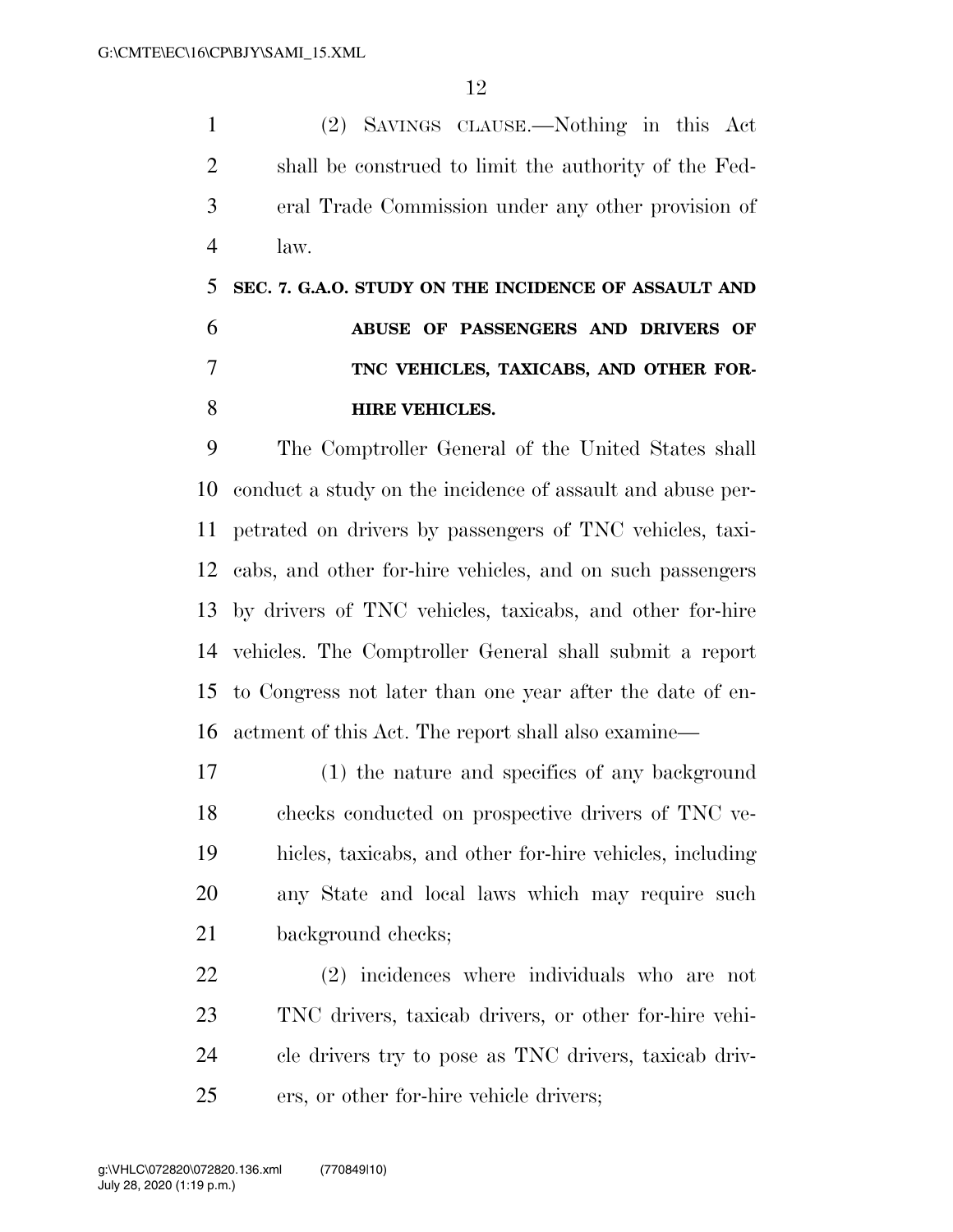| 1              | (3) incidences of passengers entering the wrong       |
|----------------|-------------------------------------------------------|
| 2              | vehicle, whether or not the vehicle was a TNC vehi-   |
| 3              | cle, taxicab, and other for-hire vehicle; and         |
| $\overline{4}$ | (4) efforts by transportation network compa-          |
| 5              | nies, taxicab companies, or for-hire vehicle compa-   |
| 6              | nies to implement additional safety measures and      |
| 7              | practices and of State and local governments requir-  |
| 8              | ing such measures, and the efficacy of those efforts, |
| 9              | practices, and requirements.                          |
| 10             | SEC. 8. DEFINITIONS.                                  |
| 11             | For purposes of this Act—                             |

 (1) the terms ''non-visual'' and ''non-visually accessible'', with regards to the system required 14 under sections  $2(a)(1)(D)$  and  $3(1)(B)$  mean digital content that—

 (A) meets the success criteria of the Web Content Accessibility Guidelines (WCAG) 2.0, Level AA, and any successor to or revision of such guidelines that has been incorporated into the Section 508 standards issued by the United States Access Board, including, to the extent applicable, the Web Accessibility Initiative - Ac- cessible Rich Internet Applications (WAI– ARIA); or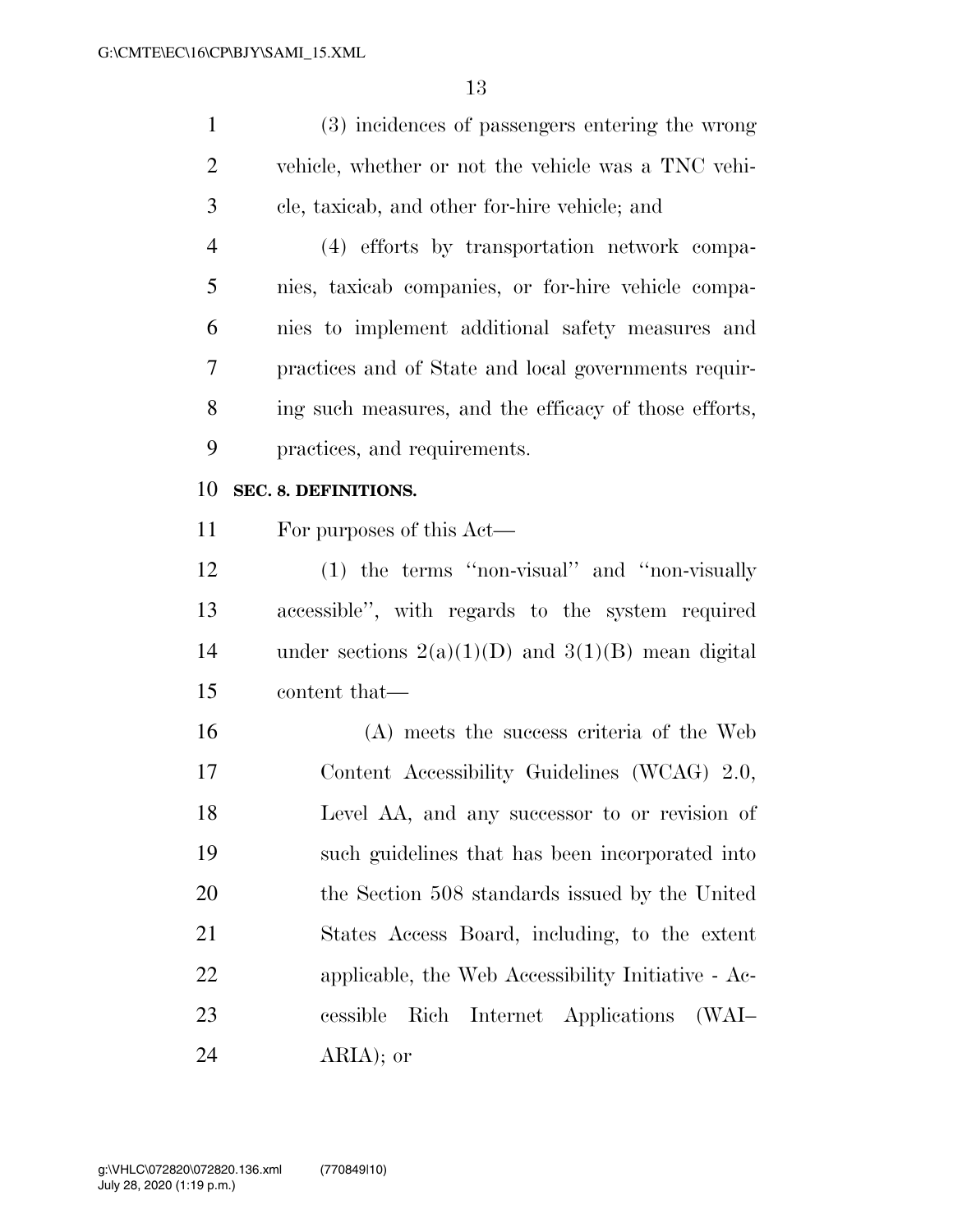| $\mathbf{1}$   | (B) allows a blind or visually impaired pas-          |
|----------------|-------------------------------------------------------|
| $\overline{2}$ | senger to access the same information, and uti-       |
| 3              | lize the same system offered to other passengers      |
| $\overline{4}$ | required under Sections $2(a)(1)(D)$ and<br>as        |
| 5              | $3(1)(B)$ in a way that provides a comparable         |
| 6              | level of privacy, independence and substantially      |
| 7              | equivalent ease of use to the passenger;              |
| 8              | (2) the term "passenger" means an individual          |
| 9              | who is matched with a TNC driver by using a TNC       |
| 10             | platform;                                             |
| 11             | (3) the term "personal mobile device" means           |
| 12             | any mobile device that an individual uses to connect  |
| 13             | to a TNC platform;                                    |
| 14             | (4) The term "Secretary" means the Secretary          |
| 15             | of Transportation;                                    |
| 16             | (5) the term "TNC driver" means an individual         |
| 17             | who contracts with a transportation network com-      |
| 18             | pany and provides transportation services to pas-     |
| 19             | sengers;                                              |
| 20             | $(6)$ the term "TNC platform" means an online-        |
| 21             | enabled application or digital network made available |
| 22             | by a transportation network company to connect rid-   |
| 23             | ers to TNC drivers for the purpose of providing pre-  |
| 24             | arranged transportation services;                     |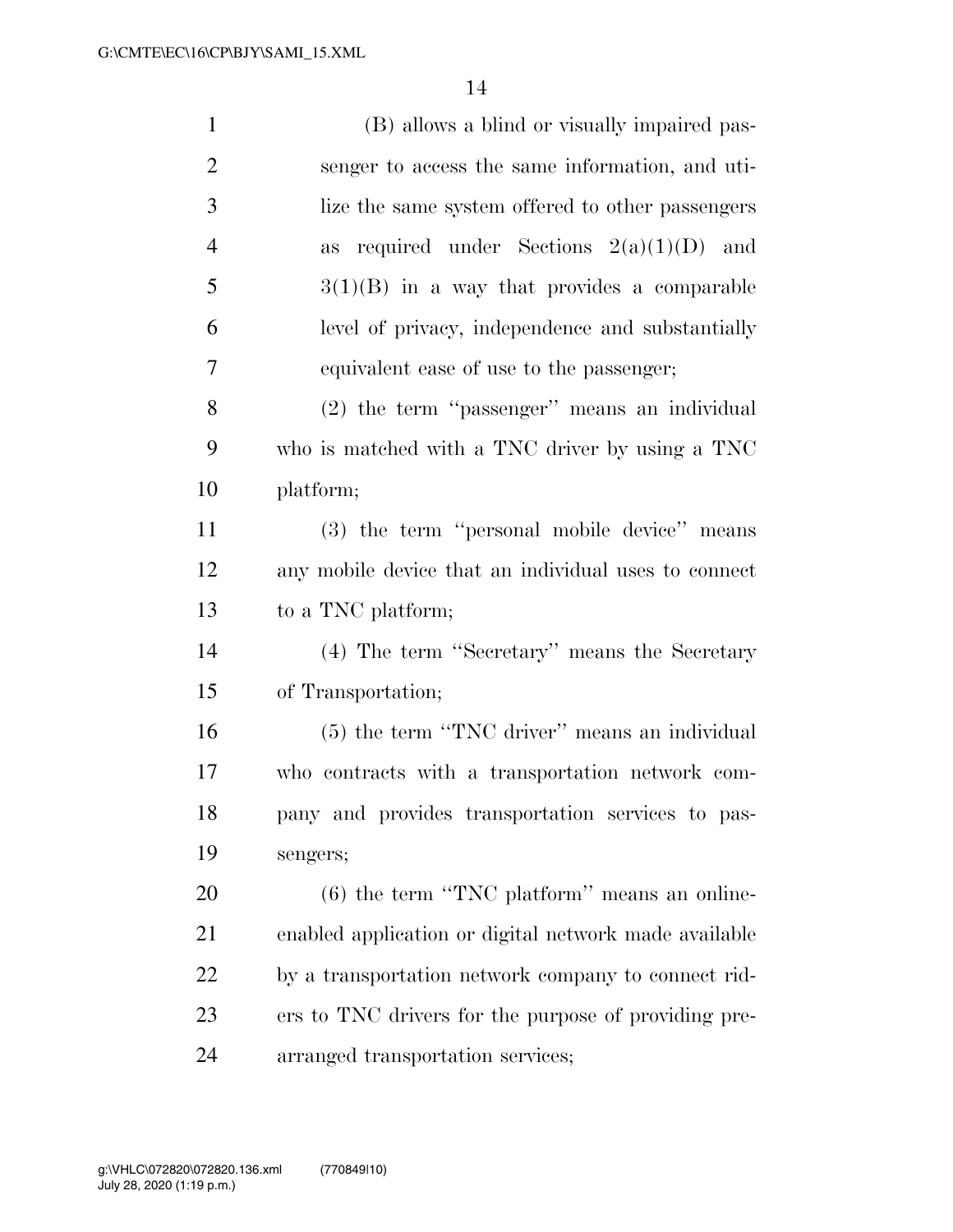(7) the term ''TNC vehicle'' means a vehicle owned, leased, or otherwise authorized for use by TNC driver that the TNC driver uses to provide pre- arranged transportation services, also known as a ride-hailing vehicle; and

 (8) the term ''transportation network com- $7 \qquad \text{panv}'' \rightarrow$ 

 (A) means a corporation, partnership, sole proprietorship, or other entity, that makes available an online-enabled application or digital network to connect passengers to TNC drivers in order for the driver to transport the pas- senger using a vehicle owned, leased, or other- wise authorized for use by the driver to a point chosen by the passenger; and

 (B) does not include a shared-expense car- pool or vanpool arrangement that is not in-tended to generate profit for the driver; and

 (9) the term ''verifiable information'' means data shared between a TNC platform, TNC driver, and passenger that includes a personal authentica- tion number confirmation system, a license plate confirmation system, or a successor technology sys-tem.